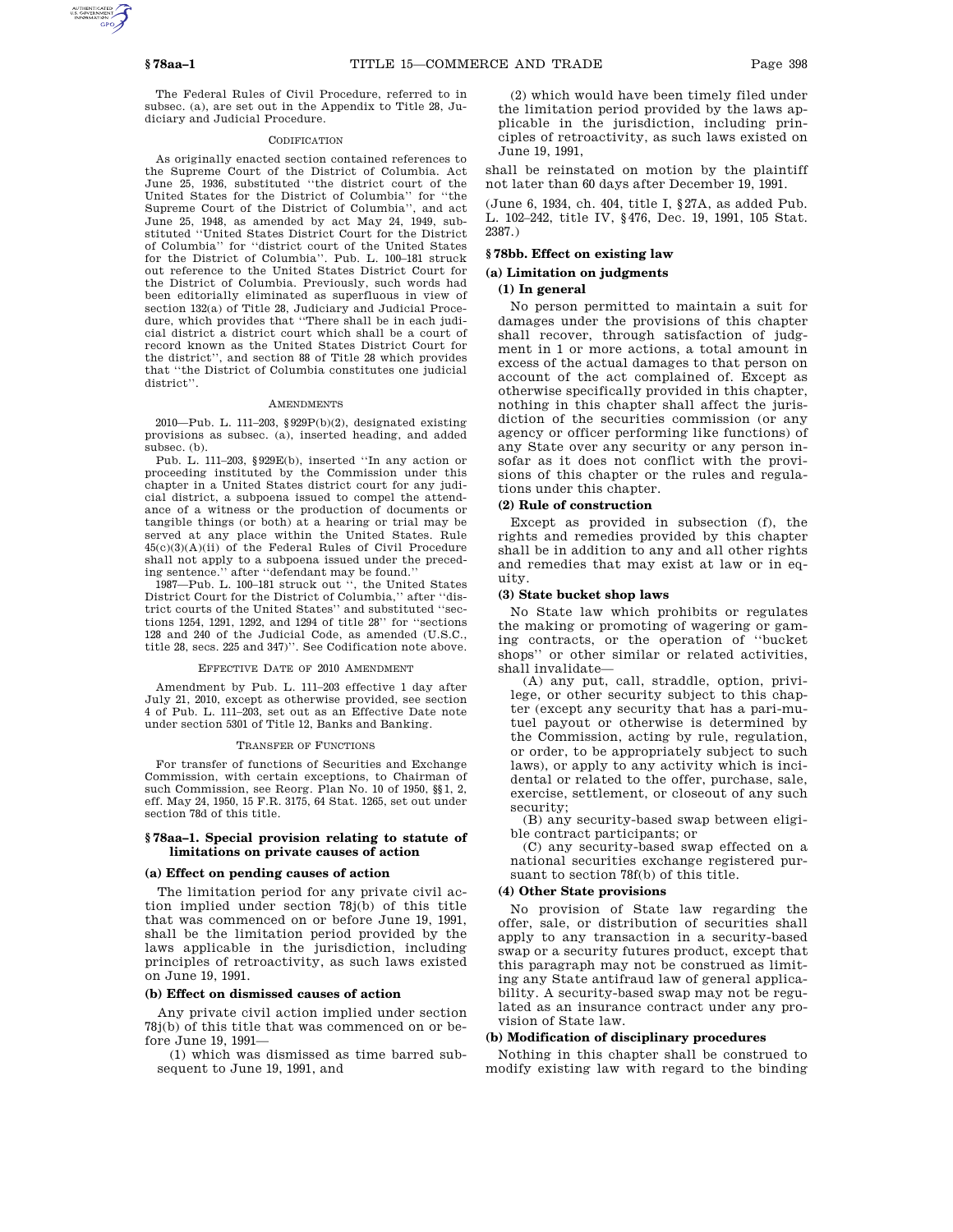effect (1) on any member of or participant in any self-regulatory organization of any action taken by the authorities of such organization to settle disputes between its members or participants, (2) on any municipal securities dealer or municipal securities broker of any action taken pursuant to a procedure established by the Municipal Securities Rulemaking Board to settle disputes between municipal securities dealers and municipal securities brokers, or (3) of any action described in paragraph (1) or (2) on any person who has agreed to be bound thereby.

# **(c) Continuing validity of disciplinary sanctions**

The stay, setting aside, or modification pursuant to section 78s(e) of this title of any disciplinary sanction imposed by a self-regulatory organization on a member thereof, person associated with a member, or participant therein, shall not affect the validity or force of any action taken as a result of such sanction by the self-regulatory organization prior to such stay, setting aside, or modification: *Provided*, That such action is not inconsistent with the provisions of this chapter or the rules or regulations thereunder. The rights of any person acting in good faith which arise out of any such action shall not be affected in any way by such stay, setting aside, or modification.

# **(d) Physical location of facilities of registered clearing agencies or registered transfer agents not to subject changes in beneficial or record ownership of securities to State or local taxes**

No State or political subdivision thereof shall impose any tax on any change in beneficial or record ownership of securities effected through the facilities of a registered clearing agency or registered transfer agent or any nominee thereof or custodian therefor or upon the delivery or transfer of securities to or through or receipt from such agency or agent or any nominee thereof or custodian therefor, unless such change in beneficial or record ownership or such transfer or delivery or receipt would otherwise be taxable by such State or political subdivision if the facilities of such registered clearing agency, registered transfer agent, or any nominee thereof or custodian therefor were not physically located in the taxing State or political subdivision. No State or political subdivision thereof shall impose any tax on securities which are deposited in or retained by a registered clearing agency, registered transfer agent, or any nominee thereof or custodian therefor, unless such securities would otherwise be taxable by such State or political subdivision if the facilities of such registered clearing agency, registered transfer agent, or any nominee thereof or custodian therefor were not physically located in the taxing State or political subdivision.

# **(e) Exchange, broker, and dealer commissions; brokerage and research services**

(1) No person using the mails, or any means or instrumentality of interstate commerce, in the exercise of investment discretion with respect to an account shall be deemed to have acted unlawfully or to have breached a fiduciary duty under State or Federal law unless expressly provided

to the contrary by a law enacted by the Congress or any State subsequent to June 4, 1975, solely by reason of his having caused the account to pay a member of an exchange, broker, or dealer an amount of commission for effecting a securities transaction in excess of the amount of commission another member of an exchange, broker, or dealer would have charged for effecting that transaction, if such person determined in good faith that such amount of commission was reasonable in relation to the value of the brokerage and research services provided by such member, broker, or dealer, viewed in terms of either that particular transaction or his overall responsibilities with respect to the accounts as to which he exercises investment discretion. This subsection is exclusive and plenary insofar as conduct is covered by the foregoing, unless otherwise expressly provided by contract: *Provided, however*, That nothing in this subsection shall be construed to impair or limit the power of the Commission under any other provision of this chapter or otherwise.

(2) A person exercising investment discretion with respect to an account shall make such disclosure of his policies and practices with respect to commissions that will be paid for effecting securities transactions, at such times and in such manner, as the appropriate regulatory agency, by rule, may prescribe as necessary or appropriate in the public interest or for the protection of investors.

(3) For purposes of this subsection a person provides brokerage and research services insofar as he—

(A) furnishes advice, either directly or through publications or writings, as to the value of securities, the advisability of investing in, purchasing, or selling securities, and the availability of securities or purchasers or sellers of securities;

(B) furnishes analyses and reports concerning issuers, industries, securities, economic factors and trends, portfolio strategy, and the performance of accounts; or

(C) effects securities transactions and performs functions incidental thereto (such as clearance, settlement, and custody) or required in connection therewith by rules of the Commission or a self-regulatory organization of which such person is a member or person associated with a member or in which such person is a participant.

(4) The provisions of this subsection shall not apply with regard to securities that are security futures products.

### **(f) Limitations on remedies**

# **(1) Class action limitations**

No covered class action based upon the statutory or common law of any State or subdivision thereof may be maintained in any State or Federal court by any private party alleging—

(A) a misrepresentation or omission of a material fact in connection with the purchase or sale of a covered security; or

(B) that the defendant used or employed any manipulative or deceptive device or contrivance in connection with the purchase or sale of a covered security.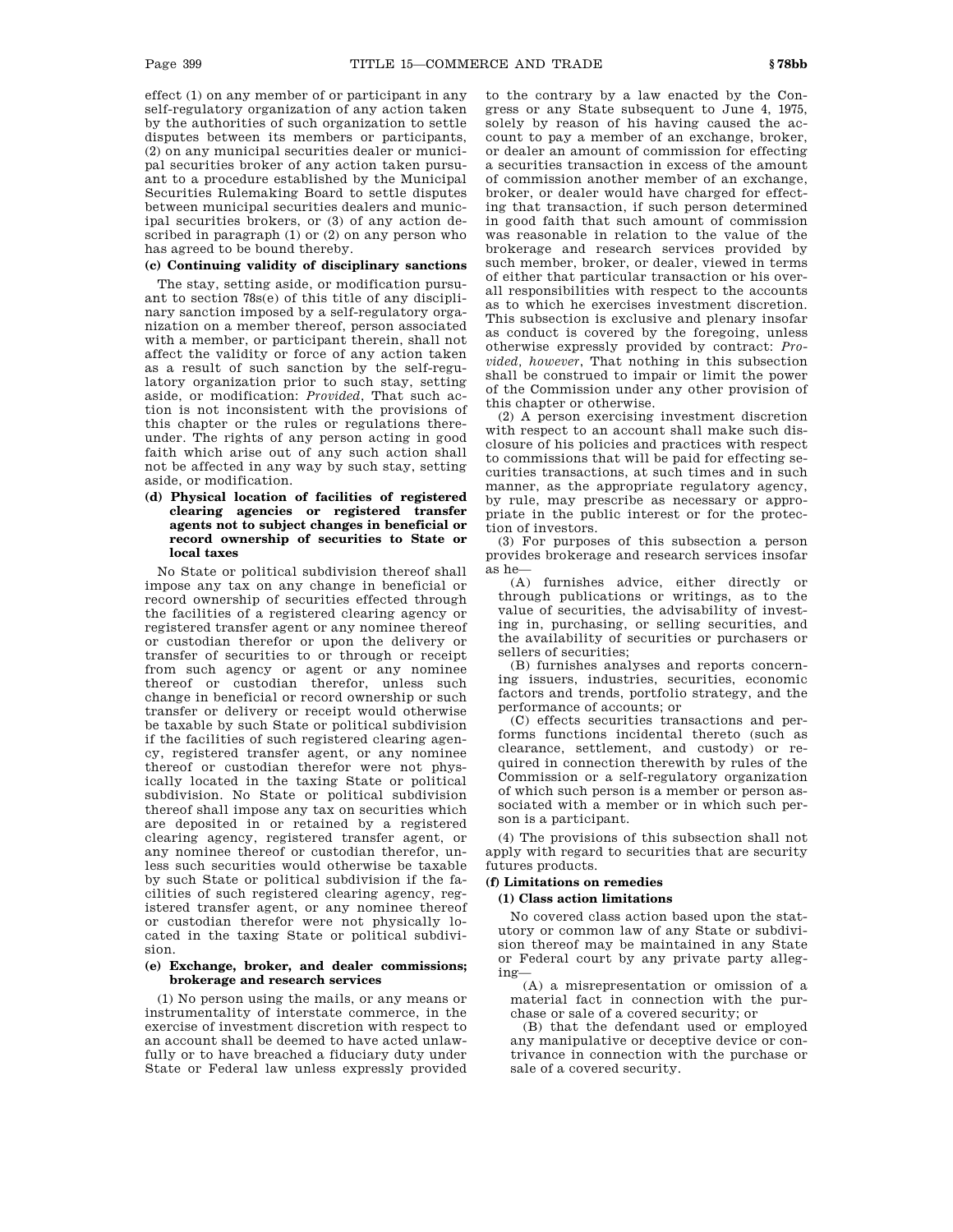# **(2) Removal of covered class actions**

Any covered class action brought in any State court involving a covered security, as set forth in paragraph (1), shall be removable to the Federal district court for the district in which the action is pending, and shall be subject to paragraph (1).

# **(3) Preservation of certain actions**

# **(A) Actions under State law of State of incorporation**

# **(i) Actions preserved**

Notwithstanding paragraph (1) or (2), a covered class action described in clause (ii) of this subparagraph that is based upon the statutory or common law of the State in which the issuer is incorporated (in the case of a corporation) or organized (in the case of any other entity) may be maintained in a State or Federal court by a private party.

# **(ii) Permissible actions**

A covered class action is described in this clause if it involves—

(I) the purchase or sale of securities by the issuer or an affiliate of the issuer exclusively from or to holders of equity securities of the issuer; or

(II) any recommendation, position, or other communication with respect to the sale of securities of an issuer that—

(aa) is made by or on behalf of the issuer or an affiliate of the issuer to holders of equity securities of the issuer; and

(bb) concerns decisions of such equity holders with respect to voting their securities, acting in response to a tender or exchange offer, or exercising dissenters' or appraisal rights.

# **(B) State actions**

# **(i) In general**

Notwithstanding any other provision of this subsection, nothing in this subsection may be construed to preclude a State or political subdivision thereof or a State pension plan from bringing an action involving a covered security on its own behalf, or as a member of a class comprised solely of other States, political subdivisions, or State pension plans that are named plaintiffs, and that have authorized participation, in such action.

## **(ii) State pension plan defined**

For purposes of this subparagraph, the term ''State pension plan'' means a pension plan established and maintained for its employees by the government of a State or political subdivision thereof, or by any agency or instrumentality thereof.

# **(C) Actions under contractual agreements between issuers and indenture trustees**

Notwithstanding paragraph (1) or (2), a covered class action that seeks to enforce a contractual agreement between an issuer and an indenture trustee may be maintained in a State or Federal court by a party to the agreement or a successor to such party.

# **(D) Remand of removed actions**

In an action that has been removed from a State court pursuant to paragraph (2), if the Federal court determines that the action may be maintained in State court pursuant to this subsection, the Federal court shall remand such action to such State court.

# **(4) Preservation of State jurisdiction**

The securities commission (or any agency or office performing like functions) of any State shall retain jurisdiction under the laws of such State to investigate and bring enforcement actions.

# **(5) Definitions**

For purposes of this subsection, the following definitions shall apply:

# **(A) Affiliate of the issuer**

The term ''affiliate of the issuer'' means a person that directly or indirectly, through one or more intermediaries, controls or is controlled by or is under common control with, the issuer.

### **(B) Covered class action**

The term ''covered class action'' means— (i) any single lawsuit in which—

(I) damages are sought on behalf of more than 50 persons or prospective class members, and questions of law or fact common to those persons or members of the prospective class, without reference to issues of individualized reliance on an alleged misstatement or omission, predominate over any questions affecting only individual persons or members; or

(II) one or more named parties seek to recover damages on a representative basis on behalf of themselves and other unnamed parties similarly situated, and questions of law or fact common to those persons or members of the prospective class predominate over any questions affecting only individual persons or members; or

(ii) any group of lawsuits filed in or pending in the same court and involving common questions of law or fact, in which—

(I) damages are sought on behalf of more than 50 persons; and

(II) the lawsuits are joined, consolidated, or otherwise proceed as a single action for any purpose.

# **(C) Exception for derivative actions**

Notwithstanding subparagraph (B), the term ''covered class action'' does not include an exclusively derivative action brought by one or more shareholders on behalf of a corporation.

# **(D) Counting of certain class members**

For purposes of this paragraph, a corporation, investment company, pension plan, partnership, or other entity, shall be treated as one person or prospective class member, but only if the entity is not established for the purpose of participating in the action.

### **(E) Covered security**

The term ''covered security'' means a security that satisfies the standards for a cov